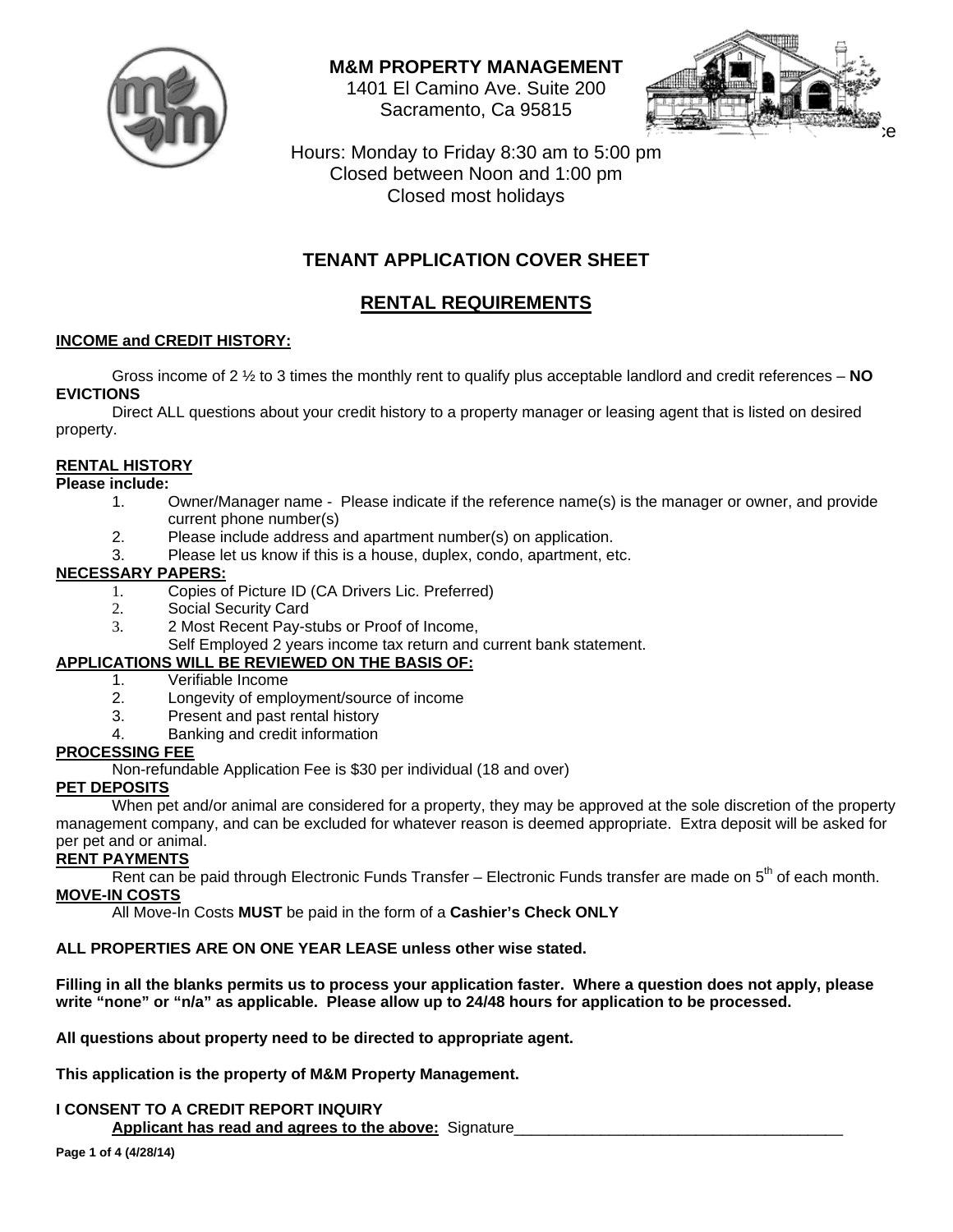

# **M&M PROPERTY MANAGEMENT**

1401 El Camino Ave. Suite 200 Sacramento, Ca 95815 (916) 923-6181



#### **TENANT APPLICATION M&M PROPERTY MANAGEMENT**

**1401 El Camino Avenue, #200, Sacramento, CA 95815 (916) 923-5772 APPLICATIONS TO RENT (\$30 FEE) Make checks payable to "M&M Property Management" PLEASE COMPLETE IN BLACK INK** 

| Agent: Agent #: Agent #: Property Shown By:                                                                     |                                                        |  |            |                                                                   |  |                                                                                                                                                                                                                                      |  |
|-----------------------------------------------------------------------------------------------------------------|--------------------------------------------------------|--|------------|-------------------------------------------------------------------|--|--------------------------------------------------------------------------------------------------------------------------------------------------------------------------------------------------------------------------------------|--|
|                                                                                                                 | "RENTS WILL BE PAID THROUGH ELECTRONIC FUNDS TRANSFER" |  |            | (Electronic Funds transfer made on 5 <sup>th</sup> of each month) |  |                                                                                                                                                                                                                                      |  |
|                                                                                                                 |                                                        |  |            |                                                                   |  |                                                                                                                                                                                                                                      |  |
|                                                                                                                 |                                                        |  |            |                                                                   |  |                                                                                                                                                                                                                                      |  |
| Rent Amount: \$ Deposit: \$ Deposit: \$ Requested Move In Date:                                                 |                                                        |  |            |                                                                   |  |                                                                                                                                                                                                                                      |  |
|                                                                                                                 |                                                        |  |            |                                                                   |  |                                                                                                                                                                                                                                      |  |
|                                                                                                                 |                                                        |  |            |                                                                   |  |                                                                                                                                                                                                                                      |  |
|                                                                                                                 |                                                        |  |            |                                                                   |  |                                                                                                                                                                                                                                      |  |
|                                                                                                                 |                                                        |  |            |                                                                   |  |                                                                                                                                                                                                                                      |  |
|                                                                                                                 |                                                        |  |            |                                                                   |  |                                                                                                                                                                                                                                      |  |
| Name and Ages of all other occupants:                                                                           |                                                        |  |            |                                                                   |  |                                                                                                                                                                                                                                      |  |
|                                                                                                                 |                                                        |  |            |                                                                   |  |                                                                                                                                                                                                                                      |  |
|                                                                                                                 |                                                        |  |            |                                                                   |  |                                                                                                                                                                                                                                      |  |
|                                                                                                                 |                                                        |  |            |                                                                   |  |                                                                                                                                                                                                                                      |  |
| PETS: ______ YES _______ NO ______ CAT ______ DOG_____ BREED ____________________                               |                                                        |  |            |                                                                   |  |                                                                                                                                                                                                                                      |  |
| Please provide Picture of Pet.                                                                                  |                                                        |  |            |                                                                   |  |                                                                                                                                                                                                                                      |  |
| <b>RENTAL HISTORY</b>                                                                                           |                                                        |  |            |                                                                   |  |                                                                                                                                                                                                                                      |  |
|                                                                                                                 |                                                        |  |            |                                                                   |  |                                                                                                                                                                                                                                      |  |
| State: ________________________Zip Code: _________________________Moved-in date: ________________Move-out date: |                                                        |  |            |                                                                   |  |                                                                                                                                                                                                                                      |  |
|                                                                                                                 |                                                        |  |            |                                                                   |  |                                                                                                                                                                                                                                      |  |
|                                                                                                                 |                                                        |  |            |                                                                   |  |                                                                                                                                                                                                                                      |  |
|                                                                                                                 |                                                        |  |            |                                                                   |  |                                                                                                                                                                                                                                      |  |
| Amount of Rent/Mortgage Paid: \$                                                                                |                                                        |  | Date Paid: |                                                                   |  | <u> Alexandria de Caractería de Caractería do Caractería do Caractería do Caractería do Caractería do Caractería do Caractería do Caractería do Caractería do Caractería do Caractería do Caractería do Caractería do Caractería</u> |  |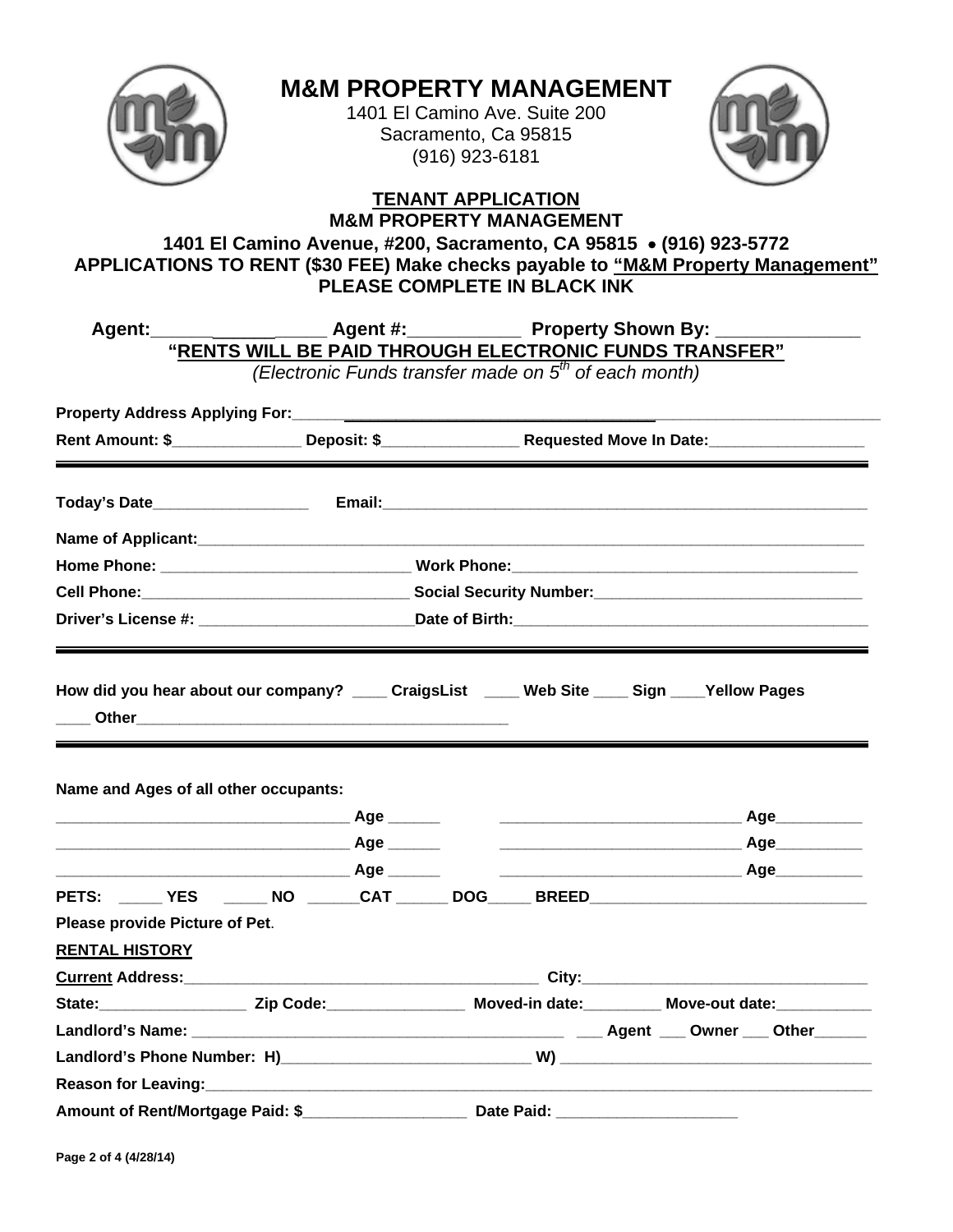| State: ________________________Zip Code: ________________________Moved-in date: _______________Move-out date: ______________ |  |  |  |
|------------------------------------------------------------------------------------------------------------------------------|--|--|--|
| Live with Family _____ Live with Friends ________ Live with other Roommates                                                  |  |  |  |
|                                                                                                                              |  |  |  |
|                                                                                                                              |  |  |  |
|                                                                                                                              |  |  |  |
|                                                                                                                              |  |  |  |
|                                                                                                                              |  |  |  |
| State: ________________________Zip Code: ________________________Moved-in date: _________________Move-out date:              |  |  |  |
| ____ Live with Family _____ Live with Friends ________ Live with other Roommates                                             |  |  |  |
|                                                                                                                              |  |  |  |
|                                                                                                                              |  |  |  |
|                                                                                                                              |  |  |  |
| Amount of Rent/Mortgage Paid: \$__________________________ Date Paid: ____________                                           |  |  |  |
| <b>EMPLOYMENT INFORMATION</b>                                                                                                |  |  |  |
|                                                                                                                              |  |  |  |
|                                                                                                                              |  |  |  |
|                                                                                                                              |  |  |  |
|                                                                                                                              |  |  |  |
|                                                                                                                              |  |  |  |
|                                                                                                                              |  |  |  |
|                                                                                                                              |  |  |  |
|                                                                                                                              |  |  |  |
|                                                                                                                              |  |  |  |
|                                                                                                                              |  |  |  |
| <b>Other Income:</b>                                                                                                         |  |  |  |
| Spousal/Child Support: \$_________________ Court Ordered_________________________                                            |  |  |  |
|                                                                                                                              |  |  |  |
|                                                                                                                              |  |  |  |
|                                                                                                                              |  |  |  |
| <b>BANKING INFORMATION:</b>                                                                                                  |  |  |  |
|                                                                                                                              |  |  |  |
|                                                                                                                              |  |  |  |
|                                                                                                                              |  |  |  |
|                                                                                                                              |  |  |  |